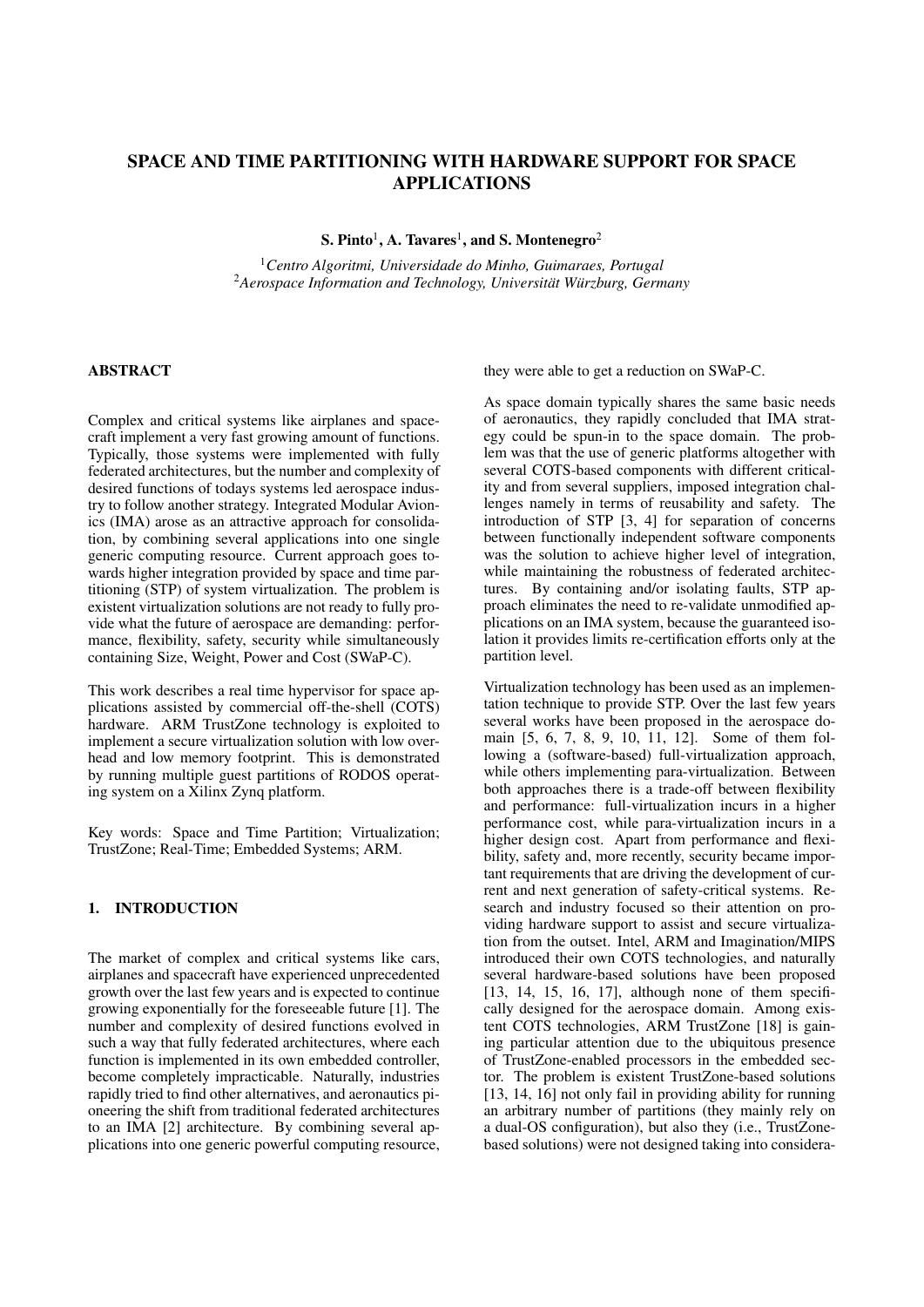tion the real time requirements of safety-critical systems.

Our work goes beyond state-of-art presenting a secure virtualization solution assisted by COTS hardware. A distinctive aspect of our hypervisor is the use of ARM TrustZone technology to assist and secure real-time virtualization for space. This is demonstrated by running several unmodified RODOS OS partitions on a hybrid Xilinx ZC702 platform with really low overhead and low memory footprint. Furthermore, with the recent announcement of ARM about their decision to introduce TrustZone technology in all Cortex-M and Cortex-R processors series, we strongly believe this solution as more than an isolated implementation for a specific platform. From our point of view, it will also provide the foundation to drive next generation virtualization solutions for middle and low-end space applications (e.g., small satellites).

# 2. RELATED WORK

The idea beyond implementation of STP through virtualization in the aerospace domain is not new, and the first attempts to start exploiting this technology were proposed some years ago.

XtratuM [5] [6] was one of the first well known hypervisors implemented to meet the safety critical requirements of aerospace domain. Implemented in its original form [5] as a Loadable Kernel Module (LKM) for x86 architectures, it naturally evolved to be independent and bootable. The result was XtratuM 2.0 [6], a type 1 (bare-metal) hypervisor which employes para-virtualization techniques and a strong effort in redesign to be closer to the ARINC-653 standard. XtratuM was ported to reference platforms for the spatial sector like LEON2 and LEON3, and recently it was extended with multicore support under the MultiPARTES project [7].

Steven VanderLeest start by developing an early prototype of an ARINC 653 implementation using the virtualization technology of the open source Xen hypervisor along with a Linux-based domain/partition OS [8]. The hypervisor, called as ARLX (ARINC 653 Real-time Linux on Xen) [9], was later extended with more safety and security capabilities, basically by applying formal analysis techniques as well as certification. A distinctive aspect of ARLX was its innovative approach to multicore processors, by scheduling the I/O system partition in one core and all the guest partitions on remaining cores. More recently, in [19] Steven VanderLeest (with cooperation of Big Players like Xilinx, Mentor Graphics and Lynx Software) introduced some ideas of how to address the future of avionics. He basically proposes the use of what we almost have already implemented: secure virtualization deployed on heterogenous multicore platforms (HMP). He conducted his discussion around the Xilinx Zynq Ultrascale+.

Hyunwoo Joe et al. [10] presented a prototype of a type 2 (hosted) full-virtualized hypervisor with kernel-level AR-



*Figure 1. TrustZone hardware architecture*

INC 653 partitioning. The hypervisor was implemented as an extension to the embedded Linux kernel with some parts located into the kernel while others implemented as system processes. Several optimization techniques were used to alleviate the trap-and-emulate overhead, however despite those efforts the prototype still showed a considerable performance degradation. Authors promoted reusability in detriment of performance, in order to not modify certified flight software from previous missions. The hypervisor was the first known implementation targeting dual-core LEON4-based platforms.

RodosVisor [11, 12], developed by Tavares et al., is a bare-metal hypervisor supporting both full and paravirtualization, alongside with real-time capabilities. The hypervisor is able to execute several applications according to the IMA model, running on a Xilinx FPGA board with built-in PowerPC core. It is an ARINC 653 quasicompliant hypervisor, since it implements ARINC 653 services but, not strictly following the APIs standard. A distinctive aspect of RodosVisor is its object-oriented approach and the possibility of customization using generative programming techniques.

There are also other relevant academic and commercial virtualization solutions, and Gu and Zhao [20] survey a number of them for a variety of embedded domains (not just for aerospace). They basically review hypervisors based on Xen, the Kernel-based Virtual Machine (KVM) and L4. Several works trying to make use of COTS-hardware to assist virtualization have been proposed [14, 15, 16, 17], but none of them was specifically designed for the aerospace domain.

### 3. ARM TRUSTZONE

TrustZone technology refers to security extensions available in all ARM Application-processors (Cortex-A) since ARMv6 architecture. These hardware security extensions virtualize a physical core as two virtual cores, providing two completely separated execution environments: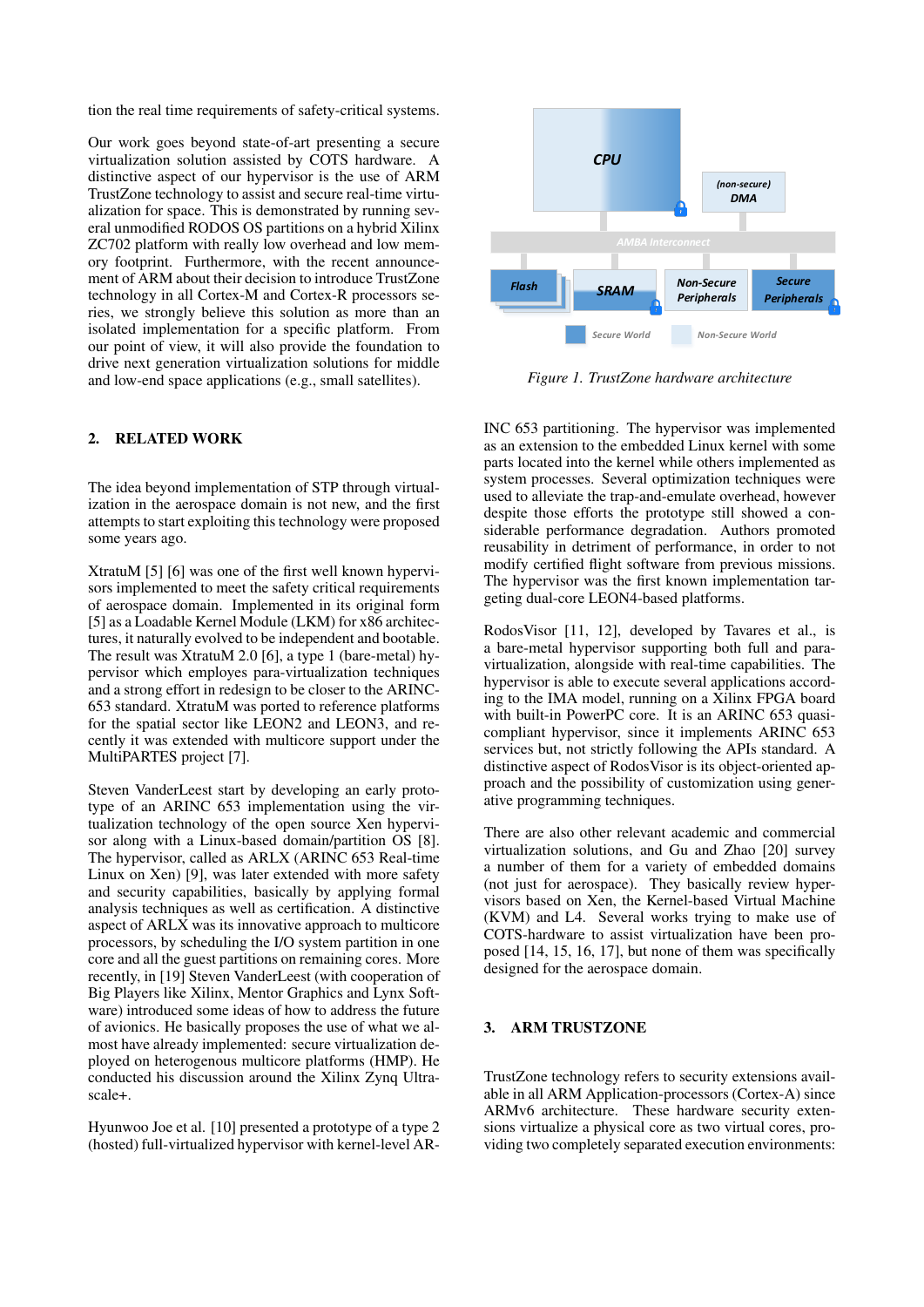the *secure* and the *non-secure* worlds (Fig. 1). An extra 33rd bit - the NS (Non-Secure) bit - indicates in which world the processor is currently executing. To switch between the secure and the non-secure world, a special new secure processor mode, called *monitor mode*, was introduced. To enter in the monitor mode, a new privileged instruction was also specified - SMC (*Secure Monitor Call*). The monitor mode can also be enabled by configuring it to handle interrupts and exceptions in the secure side. The memory infrastructure can be also partitioned into distinct memory regions, each of which can be configured to be used in either worlds or both. The processor provides also two virtual Memory Management Units (MMUs), and isolation is still available at the cache-level. The AXI (Advanced eXtensible Interface) system bus carries extra control signals to restrict access on the main system bus, which enables TrustZone architecture to secure also peripherals. The Generic Interrupt Controller (GIC) supports both secure and non-secure prioritized interrupt sources.

# 4. HYPERVISOR

RTZVisor (Real Time TrustZone-assisted Hypervisor) is a bare-metal hypervisor carefully designed to meet the specific requirements of real time space applications. Exploiting COTS ARM TrustZone technology, it is possible to implement strong spatial and temporal isolation between guests. All data structures and hardware resources are pre-defined and configured at design time, and devices and interrupts can be directly managed by specific guest partitions. Exceptions and errors are managed through a special component called Health Monitor, which is able to recover guests from undefined states. Fig. 2 depicts the complete system architecture: RTZVisor runs in the most privileged mode of the secure world side, i.e., monitor mode, and has the highest privilege of execution; unmodified guest OSes can be encapsulated between the secure and non-secure world side - the active guest partition runs in the non-secure world side, while inactive guest partitions are preserved in the secure world side; for active guest the RTOS runs in the kernel mode, while RT applications run in user mode.

## 4.1. CPU

TrustZone technology virtualizes each physical CPU into two virtual CPUs: one for the secure world and other for the non-secure world. Between both worlds there are an extensive list of banked registers. Typically, existent TrustZone-based solutions implement only dual-OS support, where each guest is running in a different world. In this particular case, the virtual CPU support is guaranteed by the hardware itself and therefore each world has its own virtual hard-processor.

Our system is completely different. Since it is able to support an arbitrary number of guest partitions, all of



*Figure 2. System Architecture*

them executed from the non-secure side (once at a time), dictating the sharing of the same virtual hard-processor, supported by software. For that reason, the virtual softprocessor state (vCPU) of each guest should be preserved. This virtual soft-processor state includes the core registers for all processor modes (vCore), the CP15 registers (vCP15) and some registers of the GIC (vGIC), encompassing a total of 55 registers. RTZVisor offers as many vCPUs as the hardware provides, but only a oneto-one mapping between vCPU, guest and real CPU is supported.

### 4.2. Memory

Traditional hardware-assisted memory virtualization relies on Memory Management Unit (MMU) support for 2 level address translation, mapping guest virtual to guest physical addresses and then guest physical to host physical addresses. This MMU feature is a key feature to run unmodified guest OSes, and also to implement isolation between them.

TrustZone-enabled system on chips (SoCs) only has MMU support for single-level address translation. Nevertheless, they provide a component called TrustZone Address-Space Controller (TZASC) which allows partition of memory into different segments. This memory segmentation feature can be exploited to guarantee strong spatial isolation between guests, basically by dynamically changing the security state of their memory segments. Only the guest partition currently running in the non-secure side should have its own memory segment configured as non-secure, and the remaining memory as secure. If the running guest tries to access a secure memory region (belonging to an inactive guest partition or either the hypervisor), an exception is automatically triggered and redirected to the hypervisor. Since only one guest can run at a time, there is no possibility of the inactive guests (belonging momentously to the secure side) to change the state of another guest.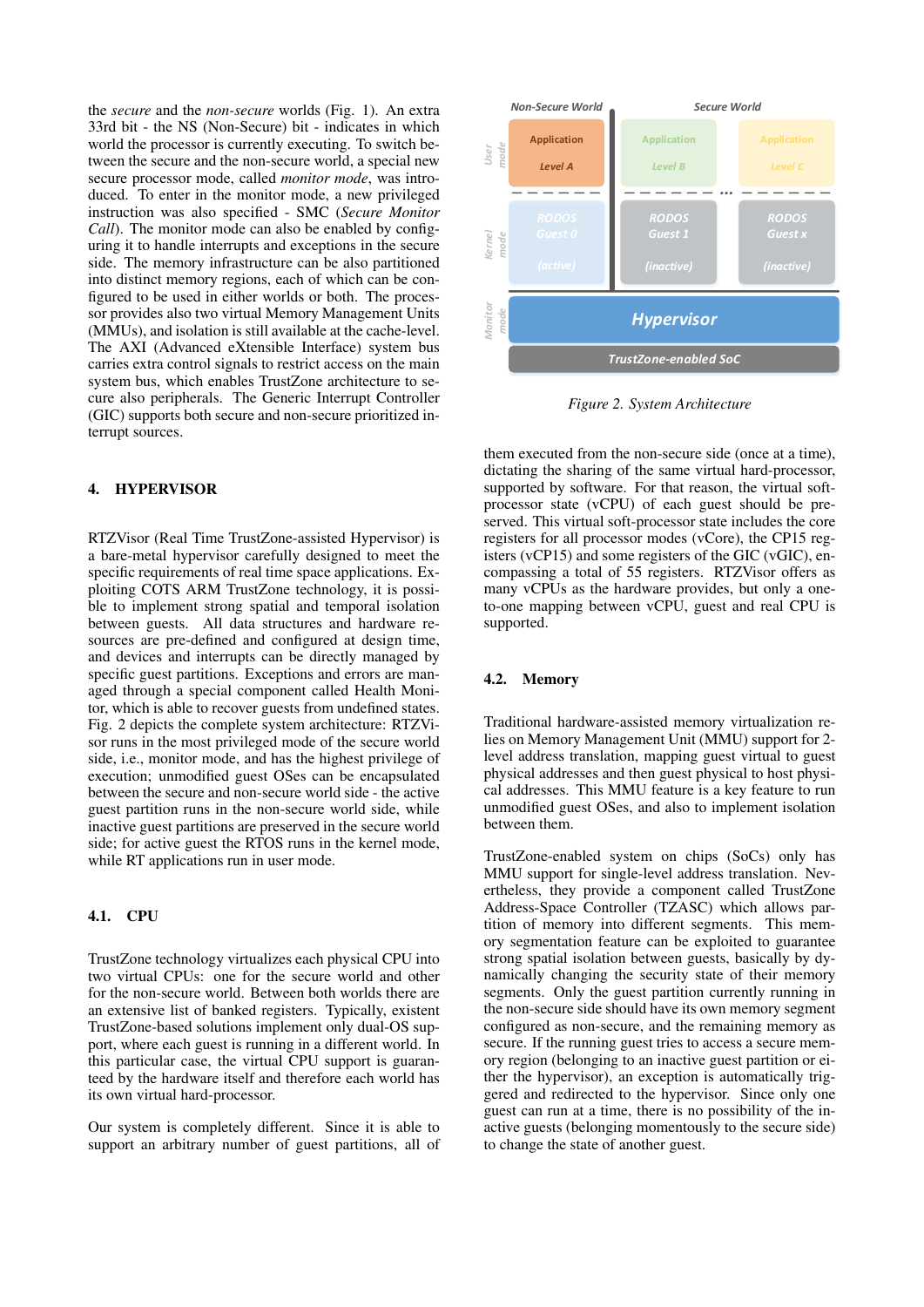

*Figure 3. System memory*

Memory segments can be configured with a specific granularity, which is implementation defined, depending on the vendor. In the hardware under which our system was deployed, Xilinx ZC702, memory regions can be configured with a granularity of 64MB, which mean for a memory of 1GB it is possible to isolate a total of 15 guest partitions (one memory segment is for the hypervisor itself). Our system relies on the TZASC to implement isolation between guests, and MMU supporting only single-level address translation. It means that guests have to know the physical memory segment they can use in the system, requiring relocation and consequent recompilation of the guest OS. Fig. 3 depicts the memory setup and respective secure/non-secure mappings, for a virtualized system consisting in the hypervisor and three guest partitions. In this specific configuration, the hypervisor uses the first memory segment  $(0x00000000 - 0x03$ FFFFFFF), and has access to all memory. RODOS Guest-0 uses the third 64MB memory segment, and is only allowed to access one non-secure memory segment (0x08000000 - 0x0BFFFFFF); RODOS Guest-1/x are mapped the same way, but within their respective memory segment.

### 4.3. Scheduler

RTZVisor implements a cyclic scheduling policy, to ensure one guest partition cannot use the processor for longer than its defined CPU quantum. The time of each slot can be different for each guest, depending on its criticality classification, and is configured at design time. By adopting a variable time slot strategy instead of a multiple fixed approach, the hypervisor interference is minimized and it is ensured higher performance and deterministic execution, because guest is only interrupted when the complete slot is over.

## 4.4. Devices

TrustZone technology allows devices to be (statically or dynamically) configured as secure or non-secure. This hardware feature allows the partition of devices between both worlds while enforcing isolation at the device level.

RTZVisor implements device virtualization adopting a pass-through policy, which means devices are managed directly by guest partitions. To ensure strong isolation between them, devices are not shared between guests and are assigned to respective partitions at design time. To achieve this strong isolation at device level, devices assigned to guest partitions are dynamically configured as non-secure or secure, depending on its state (active or inactive). This guarantees an active guest cannot compromise the state of a device belonging to another guest, and if an active guest partition tries to access a secure device then an exception will be automatically triggered and handled by RTZVisor. Devices assigned to the hypervisor itself (e.g., Hypervisor timer) are always configured as secure and can never be directly accessed by any guest.

#### 4.5. Interrupts

In TrustZone-enabled SoCs, the GIC supports the coexistence of secure and non-secure interrupt sources. It allows also the configuration of secure interrupts with a higher priority than the non-secure interrupts, and has several configuration models that allow to assign IRQs and FIQs to secure or non-secure interrupt sources.

RTZVisor configure interrupts of secure devices as FIQs, and interrupts of non-secure devices as IRQs. Secure interrupts are redirected to the hypervisor, while non-secure interrupts are redirected to the active guest (without hypervisor interference). When a guest partition is under execution, only the interrupts managed by this guest are enabled, which minimizes inter-partition interferences through hardware. Interrupts of inactive guest partitions are momentaneously configured as secure, but disabled. This mean the interrupt is pending in the distributor, but is not forwarded to the interface. As soon as the respective guest become active, the interrupt will be then processed. The prioritization of secure interrupts avoid active guest partition to perform a denial-of-service attack against the secure side (hypervisor).

#### 4.6. Time

Temporal isolation in virtualized systems is typically achieved using two levels of timing: the hypervisor level and the guest level. For the guest level, hypervisors typically provide timing services which allow guests to have notion of virtual or real time. For mission critical real time systems, where time-responsiveness plays a critical role, guest partitions have necessarily to keep track of the wall-clock time.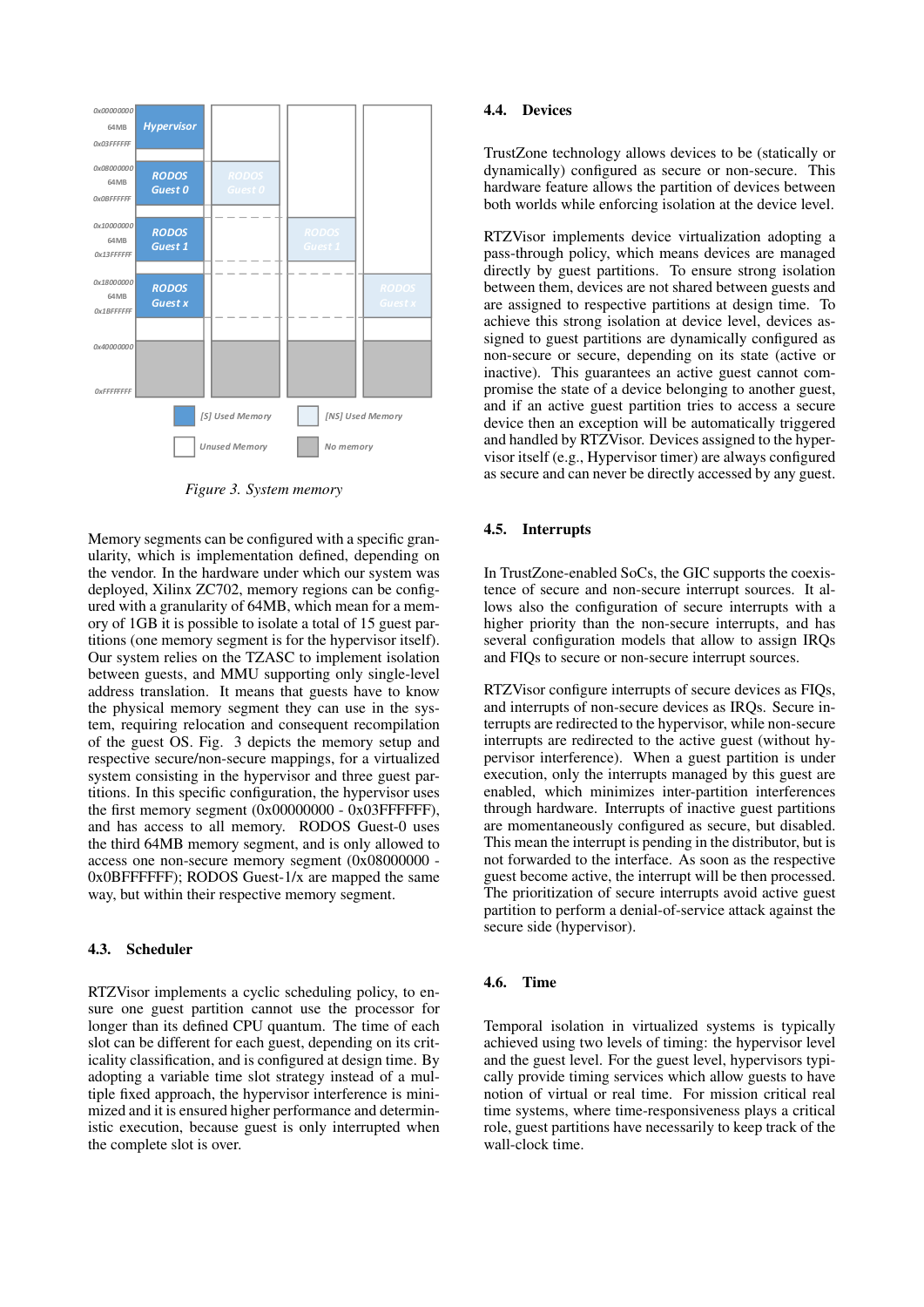*Table 1. Health monitoring events and actions*

| Event name        | <i>Hypervisor</i><br>pre-def. action | <b>Guest</b><br>pre-def. action |  |
|-------------------|--------------------------------------|---------------------------------|--|
|                   | Guest triggered                      |                                 |  |
| DATA ABORT        |                                      | Reboot                          |  |
| PREF ABORT        |                                      | Reboot                          |  |
| <i>UNDEF INST</i> |                                      | Reboot                          |  |
|                   | <b>Hypervisor triggered</b>          |                                 |  |
| MEM VIOL          | Log                                  | Reboot                          |  |
| <b>DEV_VIOL</b>   | Log                                  | Reboot                          |  |
| NO GUESTS         | Reset                                |                                 |  |
|                   |                                      |                                 |  |

RTZVisor implements also two levels of timing: it has internal clocks for managing the hypervisor time, and internal clocks for managing the guest partitions time. The timers dedicated to the hypervisor are configured as secure devices, i.e., they have higher privilege of execution than the timers dedicated to the active guest. This means that despite of what is happening in the active guest, if an interrupt of a timer belonging to the hypervisor is triggered, the hypervisor takes control of the system. Whenever the active guest is executing, the timers belonging to the guest are directly managed and updated by the guest on each interrupt. The problem is how to deal and handle time of inactive guests. For inactive guests the hypervisor implements a virtual tickless timekeeping mechanism based on a time-base unit that measures the passage of time. Therefore, when a guest is rescheduled, its internal clocks and related data structures are updated with the time elapsed since its previous execution.

## 4.7. Health Monitor

The Health Monitor (HM) component is the module responsible for detecting and reacting to anomalous events and faults. Although at an early stage of development, once an error or fault is detected, RTZVisor reacts to the error providing a simple set of predefined actions. The complete list of events and pre-defined actions can be seen in Tab. 1. For example, at the hypervisor level, if a guest tries to access a portion of memory outside its boundaries, the hypervisor detects and registers the space violation and immediately reboots the guest.

# 5. EVALUATION

Our solution was evaluated on a Xilinx ZC702 board targeting a dual ARM Cortex-A9 running at 600MHz. In spite of using a multicore hardware architecture, the current implementation only supports a single-core config-

|  |  |  | Table 2. Memory footprint results (bytes) |  |  |
|--|--|--|-------------------------------------------|--|--|
|--|--|--|-------------------------------------------|--|--|

|                              | text data bss Total. |       |
|------------------------------|----------------------|-------|
| <i>Hypervisor</i> 5568 192 0 |                      | -5760 |

*Table 3. Context-switch evaluation (microseconds)*

| Context-switch operation   | Time $(\mu s)$ |  |
|----------------------------|----------------|--|
|                            |                |  |
| Timer interrupt management | 1.620          |  |
| Save vCore context         | 1.873          |  |
| Scheduler                  | 4.000          |  |
| vGIC context-switch        | 31.533         |  |
| Time management            | 53.033         |  |
| Memory configuration       | 1.053          |  |
| Restore vCore context      | 1.963          |  |
| <i>TOTAL</i>               | 95.075         |  |

uration. During our evaluation, MMU, data and instruction cache and branch prediction (BP) support for guests were disabled. We focused on the following metrics: (i) memory footprint, (ii) context-switch time and (iii) performance.

### 5.1. Memory footprint

To access memory footprint results we used the size tool of ARM Xilinx Toolchain. Tab. 2 presents the collected measurements, where boot code and drivers were not take into consideration. As it can be seen, the memory overhead introduced by the hypervisor - and in fact the trusted computing base (TCB) of the system - is really small, i.e., around 6KB. The main reasons behind this low memory footprint are (i) the hardware support of TrustZone technology for virtualization and (ii) the careful design and static configuration of each hypervisor component.

### 5.2. Context switch

To evaluate the guest context switch time we used the Performance Monitor Unit (PMU) component. To measure the time consumed by each internal activity of the context-switch operation, breakpoints were added at the beginning and end of each code portion to be measured. Results were gathered in clock cycles and converted to microseconds accordingly to the processor frequency (600MHz). Each value represents an average of ten collected samples.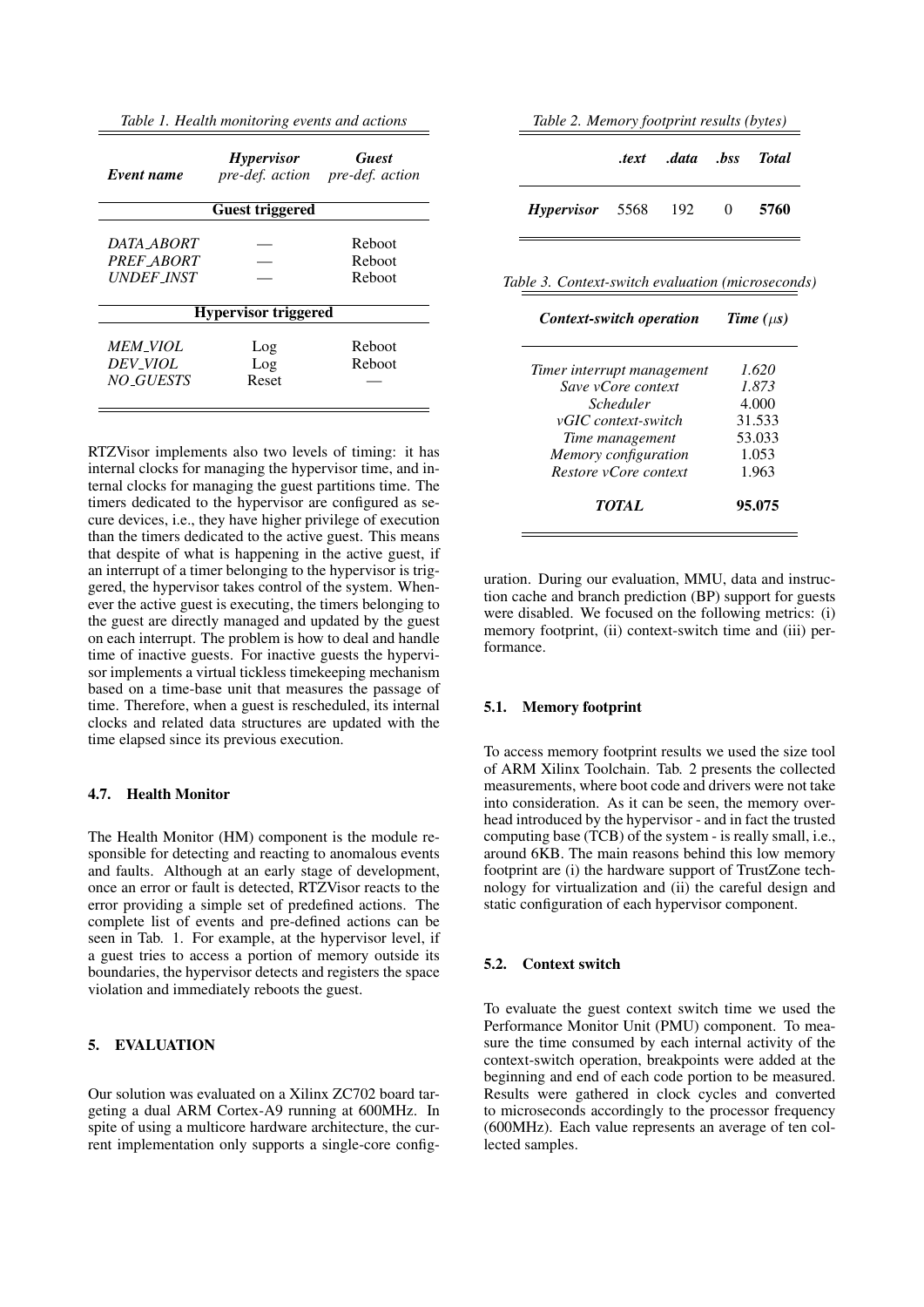

*Figure 4. Thread-Metric benchmarks results*

The list of activities as well as the measured time are presented in Tab. 3. As it can be seen, the activities which present higher consuming time are the virtual GIC context-switch and the time management. In both cases, there is a chance to optimize those operations, because our current solution is more focused on generalization instead of particularization. This mean that contextswitch operation was implemented to be as much OSindependent as possible, and such a design decision directly and negatively impact interrupt and time management. We are completely sure that if we redesign those parts to just fit with RODOS, the impact on performance will be significantly smaller.

### 5.3. Performance

The Thread-Metric Benchmark Suite consists of a set of benchmarks specific to evaluate RTOSes performance. The suite comprises 7 benchmarks, evaluating the most common RTOS services and interrupt processing: cooperative scheduling; preemptive scheduling; interrupt processing; interrupt preemption processing; synchronization processing; message processing; and memory allocation. For each benchmark the score represents the RTOS impact on the running application, where higher scores correspond to a smaller impact.

For the first part of the experiment, RTZVisor was configured with a 10 milliseconds guest-switching rate. The system was set to run one single guest partition, and the hypervisor scheduler was forced to reschedule the same guest, so that results can translate the full overhead of the complete guest-switching operation. We ran benchmarks in the native version of RODOS and compared them against the virtualized version. Fig. 4 presents the achieved results, corresponding to the normalized values of an average of 100 collected samples for each bench-

*Table 4. Correlation between guest-switching rate and performance*

| <b>Performance</b>                              |             |  |                |    |    |             |
|-------------------------------------------------|-------------|--|----------------|----|----|-------------|
| Rate (ms)<br>Perf. (%) 91.7 95.7 98.3 99.1 99.8 | $1 \quad 2$ |  | 5 <sup>5</sup> | 10 | 50 | 100<br>99.9 |

mark. From the experiments it is clear that the virtualized version of RODOS only presents a very small performance degradation when compared with its native execution, i.e.,  $\langle 1\% \rangle$ .

In the second part of the experiment, we evaluated how the guest-switching rate correlates with guest performance. To measure the influence of guest-switching rate in the performance loss, we repeated the experiments for a rate within a time window between 1 millisecond to 100 milliseconds. Tab. 4 shows the achieved results, where each column corresponds to the average performance of the measured results for the 6 benchmarks. As it can be seen, the performance of the virtualized RODOS range from 91.7% to 99.9%, respectively.

### 6. CONCLUSION

Complexity of modern safety-critical systems is growing at a frenetic rate. To accompany this trend, aeronautics and space industries are shifting from full federated architectures to an IMA approach. Virtualization technology has been used as an implementation technique to provide STP, but existent virtualization solutions for space are not ready to fully tackle the upcoming challenges of aerospace industry.

This paper describes a real time hypervisor for space applications assisted by COTS hardware. The system was deployed on a commercial Xilinx ZC702 board, demonstrating how it is possible to host an arbitrary number of guest OSes on the non-secure world side of TrustZoneenabled processors. The secure hypervisor is flexible enough to run unmodified guest OSes at higher performance, while guaranteeing strong isolation between guests. Our evaluation demonstrated virtualized OSes run with more than 99% performance for a 10 milliseconds guest-switching rate. The reduced TCB size of RTZVisor decreases also effort for certification. Our solution makes use of several technologies needed for the demanding challenges of future aerospace applications: secure virtualization deployed under hybrid platforms.

Research roadmap will focus on three main directions. First, we will explore Xilinx Zynq Ultrascale+ to extend our solution for hybrid HMP. HMP are considered as the next generation multicore platforms, and they are being seen as the only path for adequate functionality consoli